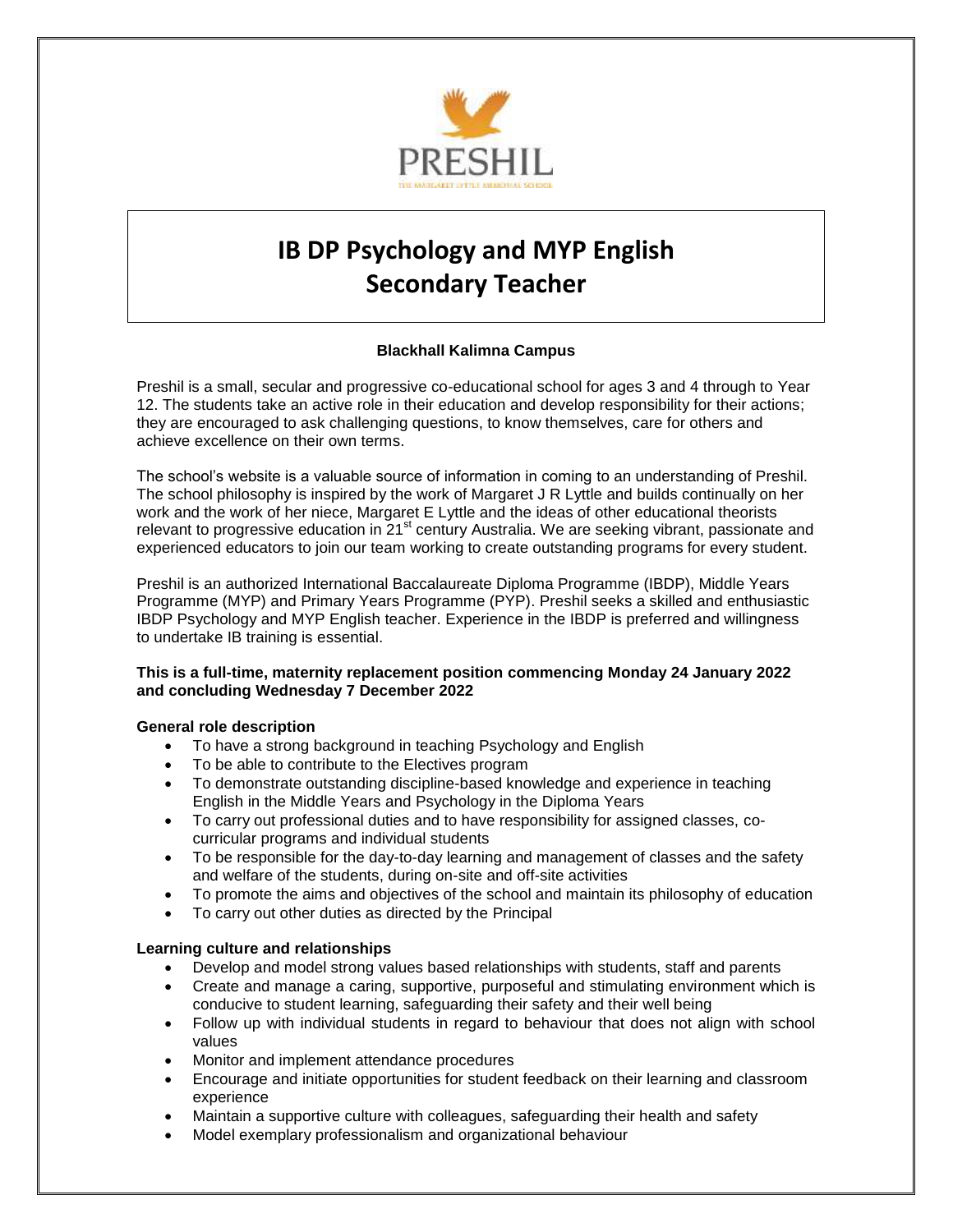# **Planning and development of programs and policies**

- Participate in all required school meetings, parent evenings and whole school training events
- Contribute to the development and co-ordination of a particular area of the curriculum
- Actively contribute to the English and the Humanities teaching team and program
- Ensure that school policies are reflected in daily practice
- Work within the terms of the current Preshil EA

# **Learning and teaching**

- Plan and deliver effective teaching and learning programs that align with the school philosophy, the MYP and the DP
- Identify clear teaching objectives and learning outcomes, with appropriate challenge and high expectations for all students
- Work with colleagues to team teach as required
- Ensure the differentiation of learning to reflect different styles, abilities and interests
- Develop the social, emotional and cultural aspects of students' learning
- Ensure students work to the best of their ability and that organization and work habits are reviewed and developed in all classes

# **Learning programs**

- To document unit plans using ManageBac to enable sharing of curriculum across the school and to develop scope and sequences for each subject
- Participate in the collaborative development and evaluation of curriculum, and monitor, through observation and evaluation, the effectiveness of the learning/teaching program
- Maintain up-to-date subject and pedagogical knowledge
- Select and use a range of different learning resources and equipment
- Personalize learning to ensure that every student is challenged at their own stage of learning
- Supervise and support the work of teaching assistants, trainee teachers and newly qualified teachers

#### **Feedback on learning and assessment**

- Maintain a regular system of monitoring, feedback and assessment, record-keeping and reporting of students' progress
- Regularly seek formal and informal feedback from students on the effectiveness of the teaching

#### **Pastoral care and extra curricula – camps and activities**

- Participate in and organise co-curricular programs and activities that support the teaching program, such as excursions, social activities, sporting events, open days, performances, displays of student work, activities program and the school camps program
- Actively contribute to the wellbeing of students through mentoring of individual students, student forums, home groups and individual support

#### **Communication with parents**

- Initiate communication and consultation with parents on a regular basis over all aspects of their children's education – academic, social and emotional
- Use a range of communication approaches including Compass, email, phone contact, web platforms and meetings
- Follow up with parents any concerns in regard to engagement, attendance, punctuality and behaviour

#### **Professional development**

- Actively engage in ongoing professional development, maintaining a portfolio of training undertaken
- Identify areas for improvement and development through an individual staff project
- Actively seek feedback on performance from colleagues, students and mentors